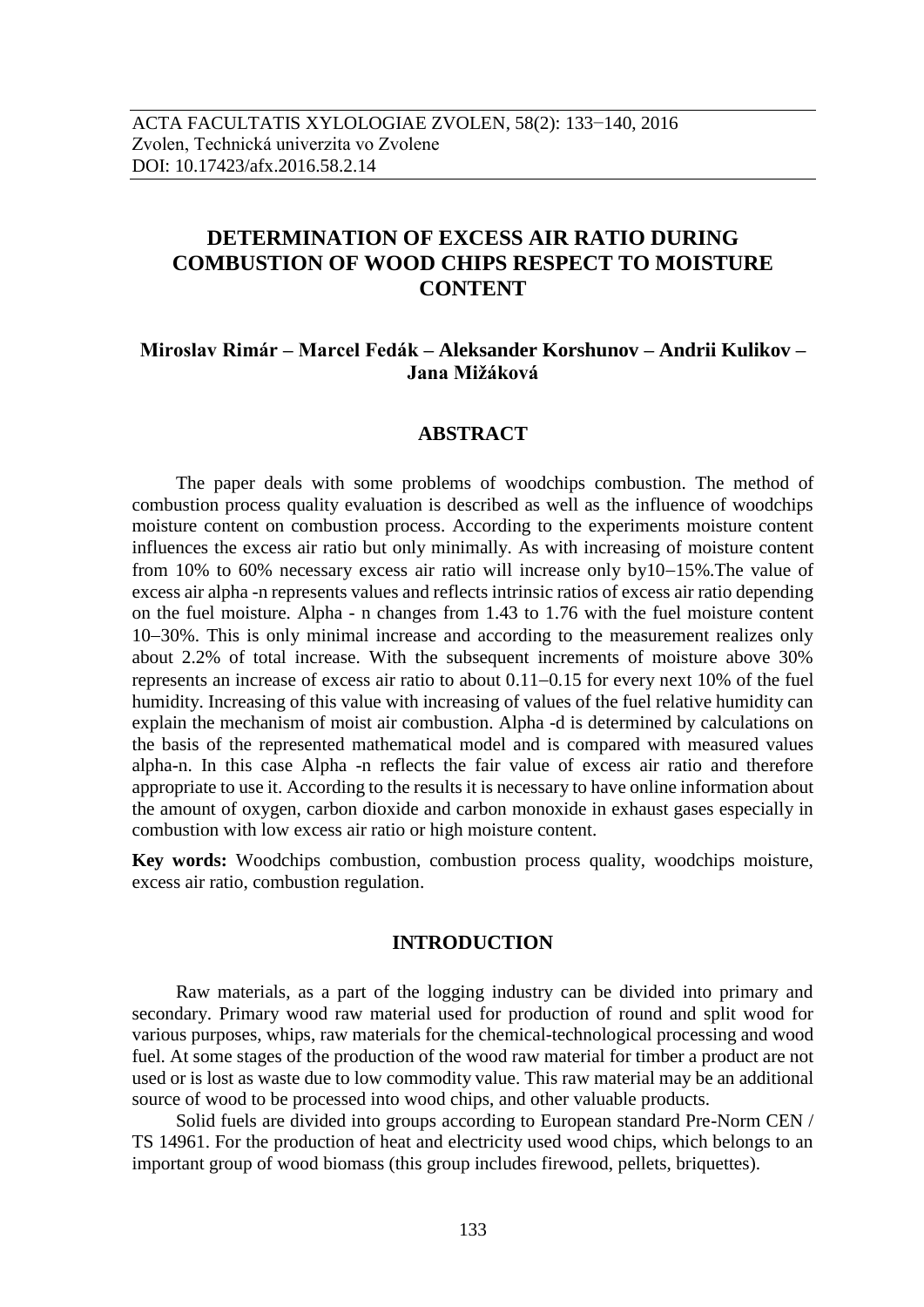Wood biomass is classified according to these rules of origin (a method of producing). Because of the diversity of origin of fuels in this group it varies in quality (quality indicators):

- wood chips obtained from wood-through and sanitary felling, thinning;
- wood chips obtained from wood waste, recycled waste, containing no chemical additives, and wooden structures (unsuitable for further use pallets, scaffolding and fittings, carpentry and so on. n.).

We can see a growing interest in the wood chips from landscaping on for planting in parks, recreational areas, railways, highways and rights of way, as well as wood chips produced from fast-growing trees, grown on special plantations.

The combustion of woodchips has certain specifics in comparison with fossil fuels combustion (WILLIAMS 2012, TARELHO *et al*. 2011). The combustion process can vary, but element composition of various woods is very similar (BACKREEDY *et al*. 2003, DZURENDA *et al*. 2014, NOSEK *et al*. 2016).

Moisture content of wood is the considerable factor affecting combustion process. Especially, in the case of woodchips the moisture value varies in large range, depending on the length and form of storage. In praxis, we can see woodchips combustion with moisture value of 10% as well as of 60% SKÁLA *et al.* (2007).

Additional fact affecting woodchips quality and combustion process is amount of foreign matter in fuel as bark or incombustible material (mould, stones etc.). From the above it follows that woodchips are fuel with very unstable composition in comparison with fossil fuels (coal, natural gas). The problem is to secure the combustion process of such fuel with acceptable economic and ecological conditions (combustion efficiency, pollutants production under emission limit). It requires the interconnection of combustion chamber proper construction and combustion process control JIROUŠ (1982), HOLUBČÍK *et al*. (2015), DZURENDA (2015).

The aim of combustion process control is to secure the optimum combustion (complete combustion with minimum excess of combustion air). To satisfy this condition, it is necessary to supply the combustion process with a sufficient amount of air. If insufficient amount of air is supplied, incomplete combustion occurs and the exhaust gas contains combustible components (carbon monoxide, hydrocarbons from gasification wood process). This causes not only a loss of energy but the carbon monoxide (CO) and hydrocarbons concentration are limited by the emission limit whose values are stated for individual plants. On the other hand, if too much air is supplied in comparison with optimum amount, the superfluous air absorbs the heat from the combustion and energy loss originates H[AMID](http://www.sciencedirect.com/science/article/pii/S0016236114006176) (2014), DZURENDA – BANSKI (2015).

Control system of combustion process has to ensure the optimum combustion during all time of plant operation. It demands the on-line evaluation of combustion process quality on the basis of exhaust gas composition analysis.

The main purpose of this work is measuring and description of the influence of moisture content of the wood chips at it combustion characteristic. For description and calculation of the influence we will use physical model of the combustion quality analyses.

### **EXPERIMENTAL**

#### *Procedure of combustion quality analysis and calculation*

The procedure of combustion quality evaluation is based on the theory (JIROUŠ 1982). It follows from element composition of fuel and the analysis of exhaust gas. It is possible to determine the excess air ratio under the condition of incomplete combustion following stoichiometric calculations and modified relations of Ostwald diagram construction, the deal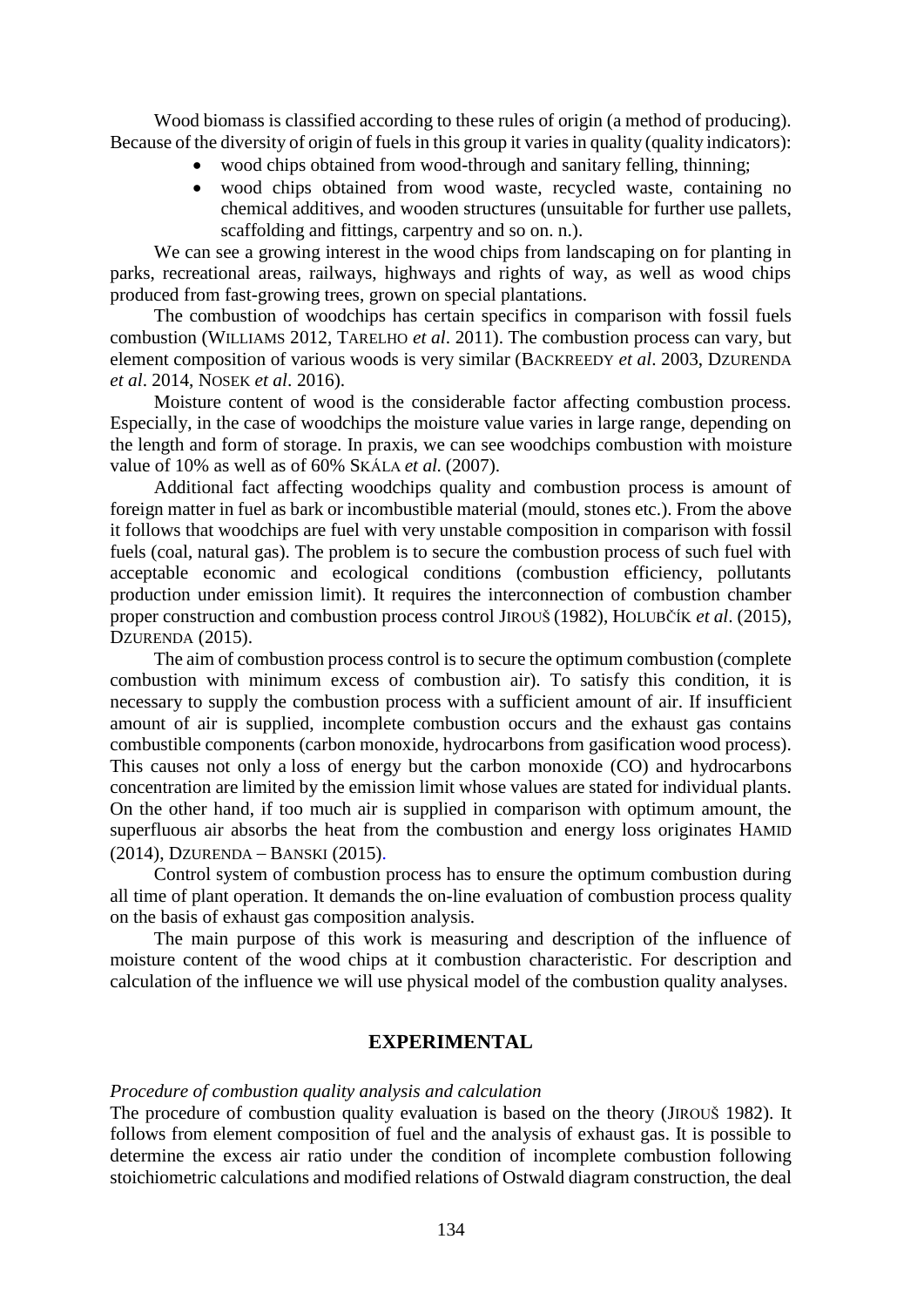of carbon which burns out as CO and the deal of carbon which does not burn out at all. Comparing with optimum excess air ratio (complete combustion) we can determine the amount of combustion air to improve combustion process and total efficiency of the combustion machines.

The excess air ratio under a complete combustion condition is given (JIROUŠ 1982):

$$
\alpha_d = \frac{0.21}{0.21 - \omega_{o2}} + \frac{\omega_{o2}}{0.21 - \omega_{o2}} \left(\frac{V_{ss\text{min}}}{V_{vs\text{min}}} - 1\right) \quad \text{[-]}
$$

where  $\omega_{02}$  is the volume fraction of oxygen in a dry exhaust gas.

The minimum amount of dry air which is necessary for a complete combustion of 1 kg of fuel is as follows:

$$
V_{V\text{Smin}} = \frac{22.39}{0.21} \left( \frac{C}{12.01} + \frac{H}{4.032} + \frac{S}{32.06} - \frac{O}{32} \right) \left[ \text{m}^3 \cdot \text{kg}^{-1} \right] \tag{2}
$$

where  $C, H, S, O, N$  are the mass fractions of fuel species [kg·kg<sup>-1</sup>].

The minimum amount of dry exhaust gas under a complete combustion condition with stoichiometric air is as follows

$$
V_{SS\min} = V_{CO2} + V_0 + \frac{21.89}{32.06}S + \frac{22.40}{28.013}N + 0.7897V_{V_{S\min}}[\text{m}^3 \cdot \text{kg}^{-1}]
$$
 (3)

where the volume of  $CO<sub>2</sub>$  in exhaust gas from the air is given by

$$
V_0 = 0.0003 V_{V \text{Smin}} \tag{4}
$$

and the volume of  $CO<sub>2</sub>$ , which originates under complete combustion of all carbon is as follows

$$
V_{CO2} = \frac{22.27}{12.01}C
$$
 (5)

The volume of oxygen needed to combustion of all carbon is given by

$$
V_{O2}(C) = \frac{22.39}{12.01}C\tag{6}
$$

The excess air ratio $\alpha_n$  under an incomplete combustion condition with known volume fractions of oxygen  $\omega_{02}$ , carbon dioxide  $\omega_{CO2}$  and carbon monoxide  $\omega_{CO}$  in dry exhaust gas is given JIROUŠ (1982):

$$
\alpha_n = \frac{k_1 \omega_{02} + k_2 \omega_{CO2} + k_3 \omega_{CO} + k_4}{p_1 \omega_{02} + p_2 \omega_{CO2} + p_3 \omega_{CO} + p_4} [-1]
$$
\n(7)

with coefficients

$$
p_1 = V_{CO}(V_0 V_3 + V_{CO2} V_{V \text{S min}})
$$
\n(8)

$$
p_2 = V_{CO} V_{V \text{Smin}} \left( V_{O2} \left( C \right) - 0.21 V_3 \right) \tag{9}
$$

$$
p_3 = 0.21V_{CO2}V_{Vsmin}(V_2 - V_3) + 0.5V_{O2}(C)(V_{CO2}V_{Vsmin} + 2V_0V_2 - V_0V_3)
$$
(10)

$$
p_4 = -V_{CO}(V_0V_{O2}(C) + 0.21V_{CO2}V_{Vsmin})
$$
\n(11)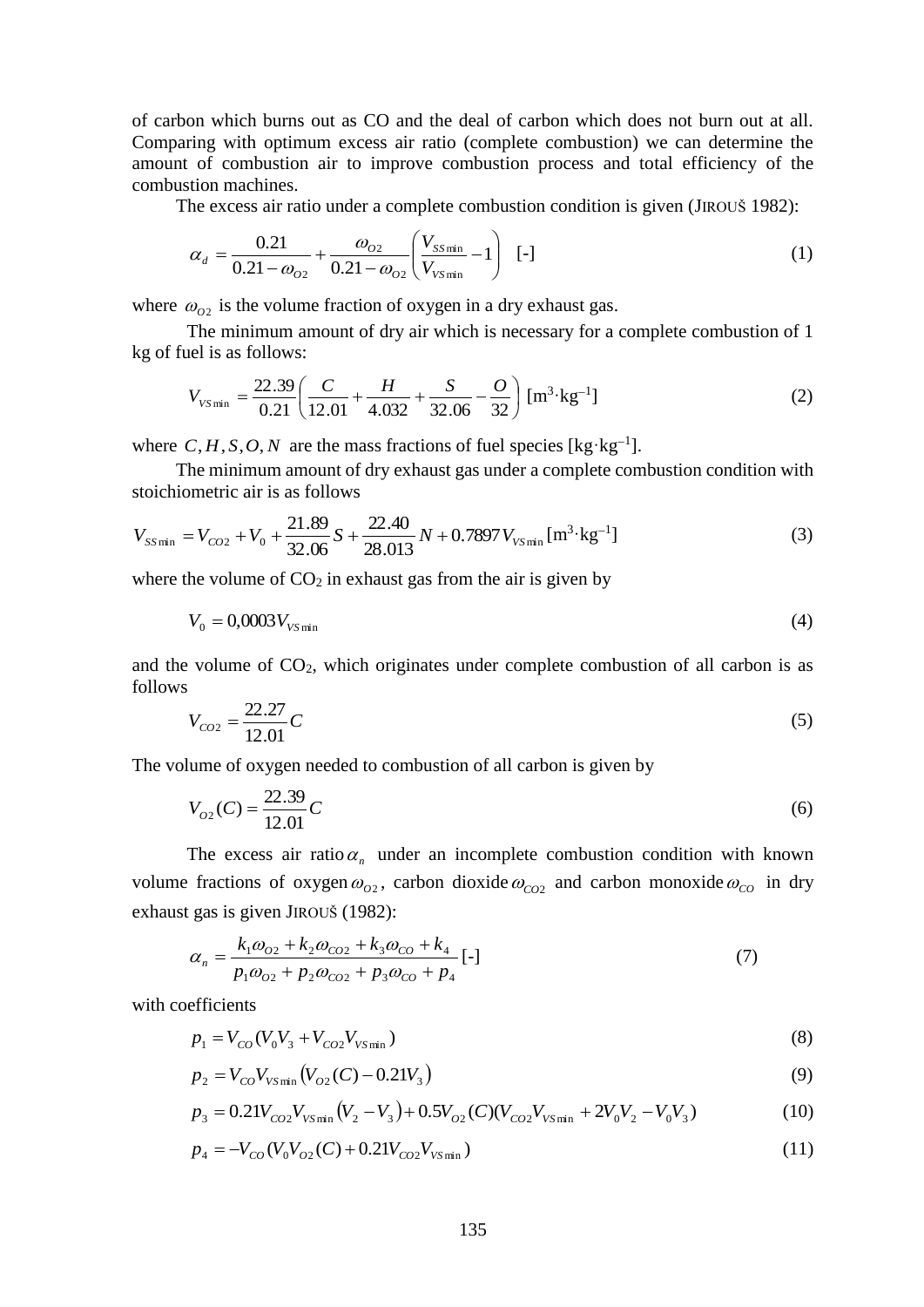$$
k_1 = -V_{CO}(V_1 + V_3)V_{CO2}
$$
\n(12)

$$
k_2 = -V_{CO}(V_1V_{O2}(C) + 0.21V_3V_{Vsmin})
$$
\n(13)

$$
k_3 = V_{CO2} (0.5 V_{O2} (C) (V_3 - V_1 - 2V_2) + 0.21 V_{V S \min} (V_2 - V_3))
$$
\n(14)

$$
k_4 = V_{CO} V_{CO2} (V_{O2} (C) - 0.21 V_{Vsmin})
$$
\n(15)

$$
V_1 = V_{SS\min} - V_{VS\min} \tag{16}
$$

$$
V_2 = V_{CO} + 0.5V_{O2}(C) - V_{CO2}
$$
\n(17)

$$
V_3 = V_{O2}(C) - V_{CO2} \tag{18}
$$

$$
V_{co} = \frac{22.37}{12.01}C
$$
 (19)

The necessary amount of combustion air  $V_{Vd}$  under a complete combustion condition for given amount of fuel  $q_p$  could be determined by:

$$
V_{Vd} = \alpha_d V_{V \text{S min}} q_p \qquad [\text{m}^3 \cdot \text{h}^{-1}] \tag{20}
$$

The amount of fuel supply can be estimated from power consumption of plant *P* :

$$
q_p = \frac{P}{\eta Q_v} \quad [\text{kg} \cdot \text{h}^{-1}] \tag{21}
$$

where  $\eta$  is the efficiency of combustion process,

 $Q<sub>v</sub>$  is the calorific value of fuel.

Similarly, it is possible to determine the amount of combustion air  $V_{V_n}$  supplied to combustion chamber under an incomplete combustion condition:

$$
V_{V_n} = \alpha_n V_{V \text{S min}} q_p \qquad \text{[m}^3 \cdot \text{h}^{-1}\text{]}
$$
 (22)

Thus the difference between the amount of the combustion air  $\Delta V_V$  with both a complete combustion and incomplete combustion is given by

$$
\Delta V_V = (\alpha_d - \alpha_n) V_{V \text{Smin}} q_p \qquad [\text{m}^3 \cdot \text{h}^{-1}] \tag{23}
$$

Given calculation method was applied to find and analyze some characteristic of the combustion machines.

# **RESULTS AND DISCUSSION**

### *Woodchips moisture and its influence on combustion process quality*

According to the part introduction it follows that the moisture content of woodchips considerably influences the combustion behavior. Than we tried to evaluate this influence on combustion process quality represented by the value of excess air ratio. For this purpose we will also use the above described procedure.

We assume the woodchips with an average composition with moisture content W from 10% to 60%. To consider the fuel composition, we can estimate the values of excess air ratio under a complete combustion condition.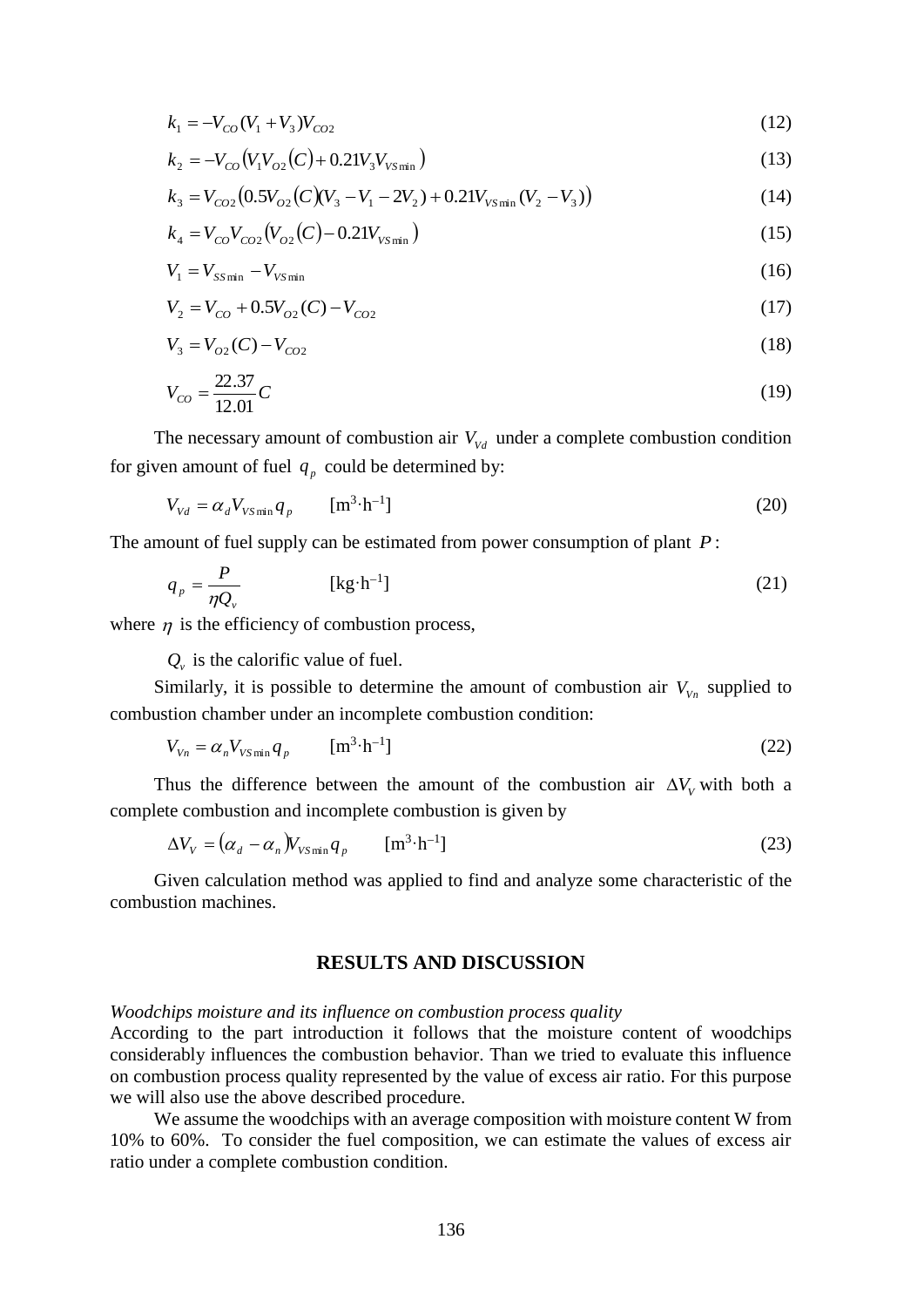|       | н     | N     |       | A     | W   | $\omega_{O2}$ | $\omega_{_{CO2}}$ | $\omega_{co}$ |
|-------|-------|-------|-------|-------|-----|---------------|-------------------|---------------|
| 0.441 | 0.055 | 0.002 | 0.39  | 0.012 | 0.1 | 0.11          | 0.095             | 0,0007        |
| 0.392 | 0.049 | 0.002 | 0.347 | 0.01  | 0,2 | 0.11          | 0.095             | 0,0007        |
| 0.343 | 0.043 | 0,001 | 0.304 | 0.09  | 0.3 | 0.11          | 0.095             | 0,0007        |
| 0.294 | 0.037 | 0,001 | 0,26  | 0.08  | 0,4 | 0.11          | 0.095             | 0,0007        |
| 0.245 | 0.031 | 0.001 | 0.216 | 0.07  | 0,5 | 0.11          | 0.095             | 0.0007        |
| 0.215 | 0.027 | 0,001 | 0.185 | 0.06  | 0.6 | 0.11          | 0,0950            | 0,0007        |

**Tab. 1 Input values for calculation.**

Next we assume an incomplete combustion with amount of carbon monoxide  $\omega_{co}$  in exhaust gases reaching emission limit. The values of oxygen  $\omega_{_{O2}}$  and carbon dioxide  $\omega_{_{CO2}}$ will be standard in the case of woodchips combustions (BACKREEDY *et al.* 2004). The input values of the both calculations of excess air ratio are shown in Tab. 1.

We can estimate the excess air ratio under both of complete combustion and incomplete combustion condition in dependence on woodchips moisture content on the basis of relations listed in previous part. The dependence is shown in Fig. 1, where alfa – d  $(\alpha_d)$  is complete combustion, alfa – n  $(\alpha_n)$  is incomplete combustion.

Excess air  $\alpha_d$  in Fig. 1 characterizes by the equation (1) and determines by calculation on the basis of the represented mathematical model.  $\alpha_d$  indicates the amount of necessary air for complete combustion, in which exhaust gases does not contain combustible components. Relationship of the V SS min to V VS min ratios in equation (1) minimizes the effect of relative humidity of fuel and exhibits the linear course. Values of excess air ratio  $\alpha_n$  are measured values.  $\alpha_n$  expresses actual ratios of excess air ratio depending on the fuel moisture. Increase of this value with increasing of relative humidity values can be explained by the mechanism of combustion of moist air.  $\alpha_n$  express the real value of excess air ratio and is appropriate to use it.



**Fig. 1 The dependence of excess air ratio on the moisture content.**

The value of excess air ratio under a complete combustion condition is almost constant for all values of moisture content (the different is negligible and less than 5%). On the other hand, the value of excess air ratio under incomplete combustion condition slightly increases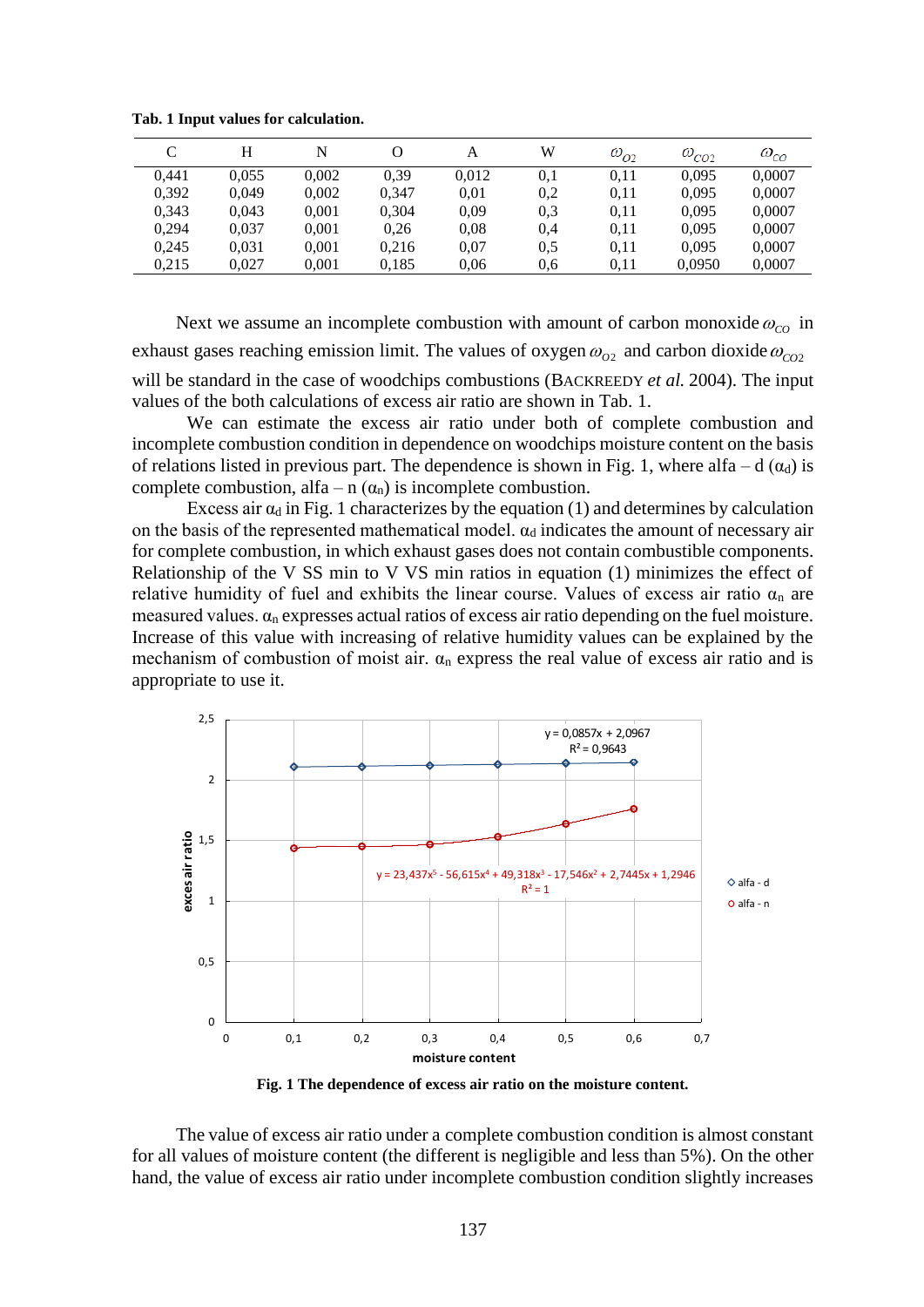with growth of moisture content (the change is approximately up to 15%) with the major increase (apprx.12–15%) between moisture content  $30-50%$  while increase between moisture content 10-30% is under 5%. This dependence is deduced under condition of constant values of oxygen and carbon dioxide in exhaust gases for all values of moisture content. Of course, in praxis, these values are changed. So, moisture content influences the excess air ratio but only minimally.

However, we must consider other aspects of moisture content influence on combustion process. The main influence of moisture content on combustion process falls in reducing of combustion temperature, whereas the portion of energy from combustion is consumed to evaporate the moisture and to heat the water vapor. This fact slows down the combustion process, efficiency of the combustion machine and an incomplete combustion occurs. To keep the production of pollutants (especially CO) in emission limit range it is necessary to measure and know total moisture content of the current woodchips and on-line control of their CO amount in exhaust gas and if necessary to adjust the combustion air supply (RAVEENDRAN *et al.* 1996).

### **CONCLUSION**

According to the calculations and results described procedure enables to determine the quality of combustion process by means of exact calculation of excess air ratio under both complete and incomplete combustion conditions with the different moisture content of the wood chips. In order to apply this method to combustion process control, it is necessary to have on-line information about the amount of oxygen, carbon dioxide and carbon monoxide in exhaust gases. Modern analyzers make possible independent measuring of these components with very high accuracy and speed (SKÁLA *et al*. 2007). Owing to such control systems of plant, managers can immediately evaluate the combustion process quality and consequently adjust the combustion in order to approach the optimum one (by means of primary and secondary air supply control, fuel supply, etc.).

It has to be mentioned that some devices for woodchips combustion are constructed with on-line measuring of oxygen in exhaust gas (lambda probe). Following above mentioned theory the measurement of amount of oxygen only in exhaust gas is deficient to evaluate combustion process quality and cannot be used to exact control of combustion process according to the modern norms and rules of EU.

### **REFERENCES**

BACKREEDY, R., JONES, J., POURKASHANIAN, M., Williams, A. 2003. Burn-out of coal and biomass chars Fuel, 82, p. 2097–2105.

DZURENDA, L. 2015. Model of heat load on the atmosphere by flue gases. Manufacturing Technology 15(5): 804–808. ISSN 1213-2489.

DZURENDA, L., BANSKI, A. 2015. Dependence of the boiler flue gas losses on humidity of woody biomass. Archives of Thermodynamics 36(4): 77–86. ISSN 2083-6023.

DZURENDA, L., BANSKI, A., DZURENDA, M. 2014. Energetic properties of grenn wood chips from *Salix viminalis* grown on plantations. Scientia agriculturae bohemica, 45(1): 44–49.

GLASSMAN, I., YETTER, R. 2008. Environmental combustion considerations. In Combustion (4th ed.), Academic Press, Burlington, p. 409–494.

H[AMID](http://www.sciencedirect.com/science/article/pii/S0016236114006176) S. 2014. An experimental study of combustion and emissions of two types of woody biomass in a 12-MW reciprocating-grate boiler. [135:](http://www.sciencedirect.com/science/journal/00162361/135/supp/C) 120–129.

HOLUBČÍK, M., JANDAČKA, J., PAPUČÍK, S., PILÁT, P. 2015. Performance and emission parameters change of small heat source depending on the moisture. Manufacturing Technology,  $15(5)$ :  $826-829$ . JIROUŠ, F. 1982. Početně analytická kontrola spalování. Strojírenství 32(4): 199–203.

MOGHTADERI, B., MEESRI, R., WALL, T. F. 2004. Pyrolytic characteristics of blended coal and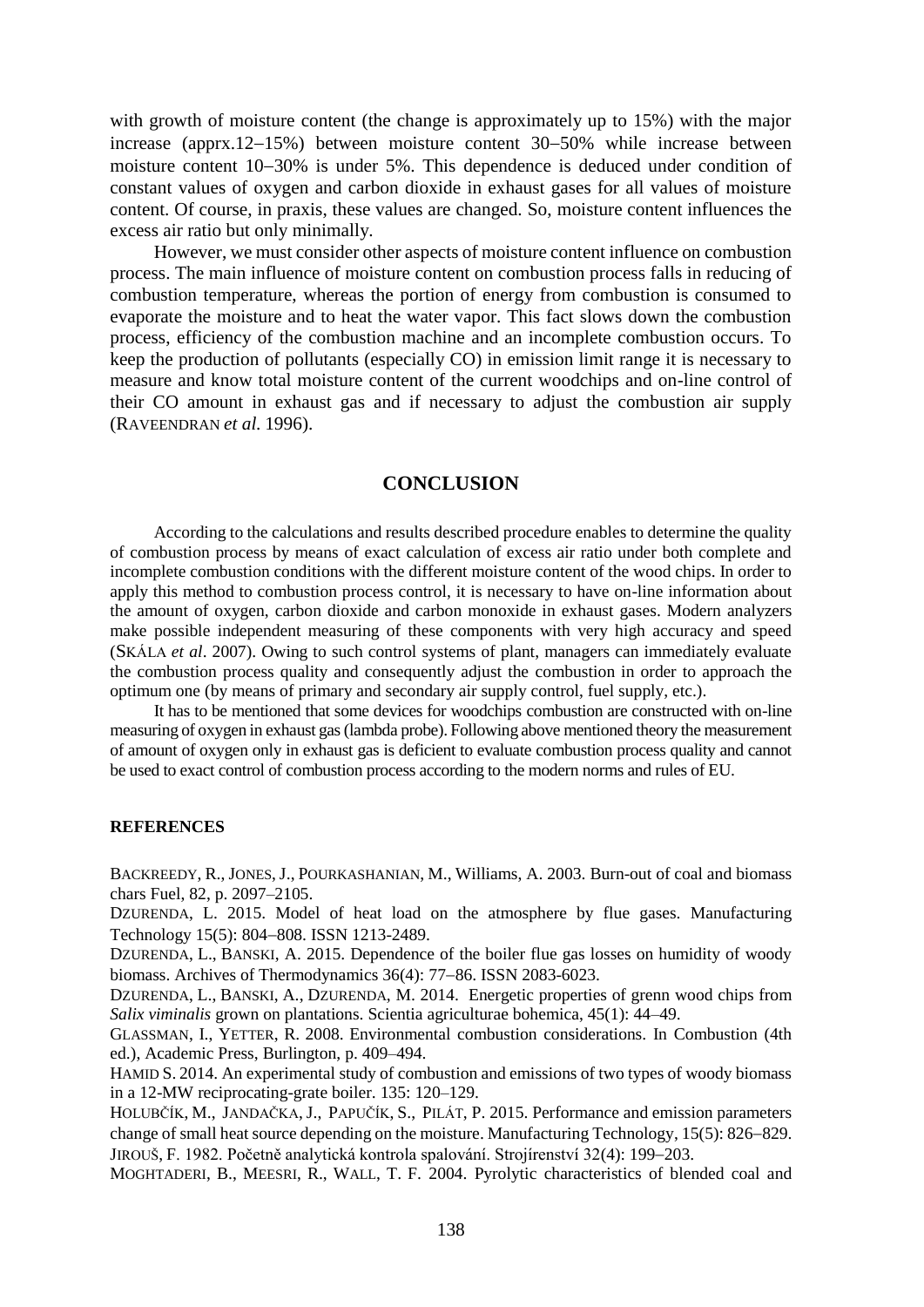woody biomass. Fuel, p. 745–750.

N[OSEK](https://www.scopus.com/authid/detail.uri?authorId=46662035100&eid=2-s2.0-84949895454), R., H[OLUBCIK](https://www.scopus.com/authid/detail.uri?authorId=55033702400&eid=2-s2.0-84949895454), M., J[ANDACKA](https://www.scopus.com/authid/detail.uri?authorId=6507359476&eid=2-s2.0-84949895454), J. 2016. The impact of bark content of wood biomass on biofuel properties. [BioResources,](https://www.scopus.com/source/sourceInfo.uri?sourceId=5900153306&origin=recordpage) 11(1): 44–53.

RAVEENDRAN, K., GANESH, A., KHILAR, 1996. Pyrolysis characteristics of biomass and biomass components. Fuel, 75(8): 987–998.

SKÁLA, Z. OCHODEK, T.2007. Energetické parametry biomasy. Projekt GAČR 101/04/1278. 1. vid., Brno : Mantila repro 2007. ISBN 978-80-214-3493-6

TARELHO, L., NEVES, D., MATOS, M.,A. 2011. Forest biomass waste combustion in a pilot-scale bubbling fluidised bed combustor. In Biomass Bioenergy, p. 1511–1523.

W[ILLIAMS](http://www.sciencedirect.com/science/article/pii/S0360128511000530), A. 2012. Pollutants from the combustion of solid biomass fuels. [Progress in Energy and](http://www.sciencedirect.com/science/journal/03601285)  [Combustion Science.](http://www.sciencedirect.com/science/journal/03601285) [38\(2\)](http://www.sciencedirect.com/science/journal/03601285/38/2): 113–137.

ZHANG, X., CHEN, Q., BRADFORD, R., SHARIFI, V., SWITHENBANK, J. 2010. Experimental investigation and mathematical modelling of wood combustion in a moving grate boiler. In Fuel Process Technol, p. 1491–1499.

### **Acknowledgements**

This paper is supported by the VEGA 1/0338/15 , Research of effective combinations of energy sources on the basis of renewable energies".

### **Authors' addresses**

prof. Ing. Miroslav Rimár, CSc. Ing. Marcel Fedák, PhD. Technical University of Košice Faculty of Manufacturing Technologies Technical University of Košice with a seat in Prešov Department of Process Technique Štúrova 31 080 01 Prešov Slovakia miroslav.rimar@tuke.sk marcel.fedak@tuke.sk

Prof. Dr. Korshunov Aleksander, Dr.Sc. Votkinsk Branch of Kalashnikov Izhevsk State Technical University Department of "Higher Mathematics, Physics, Chemistry" Studencheskaya 7 Izhevsk, 426069 Russia kai@istu.ru

Ing. Andrii Kulikov Technical University of Košice Faculty of Manufacturing Technologies Technical University of Košice with a seat in Presov Department of Process Technique Sturova 31 080 01 Presov Slovakia andrii.kulikov@tuke.sk